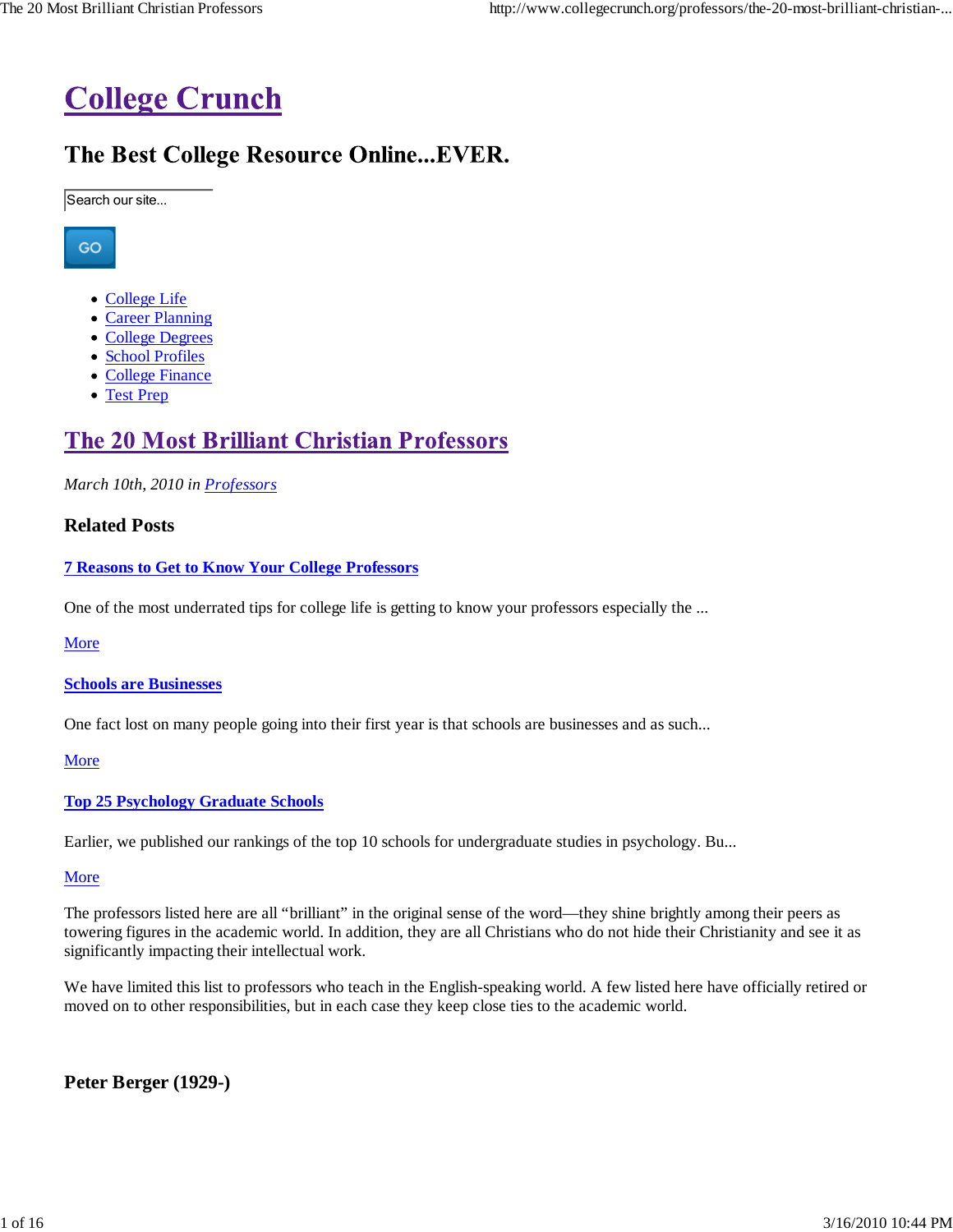

Professor Emeritus of Religion, Sociology and Theology at Boston University, where he directs its Institute on Culture, Religion, and World Affairs. A Lutheran, he studies the secularization of the West, focusing especially on the rift between " elite culture and the rest of the population." He sees American Christianity as a force for resisting secularization: "In the U.S., unlike any Western European country, there is enormous popular resistance to this trend [of secularization], especially from evangelical Christians." He has written numerous influential books that have been widely translated. The University of Munich and Notre Dame have awarded him honorary doctorates.

**References:** Faculty Bio An Interview with Peter Berger

## **Benjamin S. "Ben" Carson Sr. (1951-)**



Professor of Neurosurgery, Oncology, Plastic Surgery, and Pediatrics along with Director of Pediatric Neurosurgery at Johns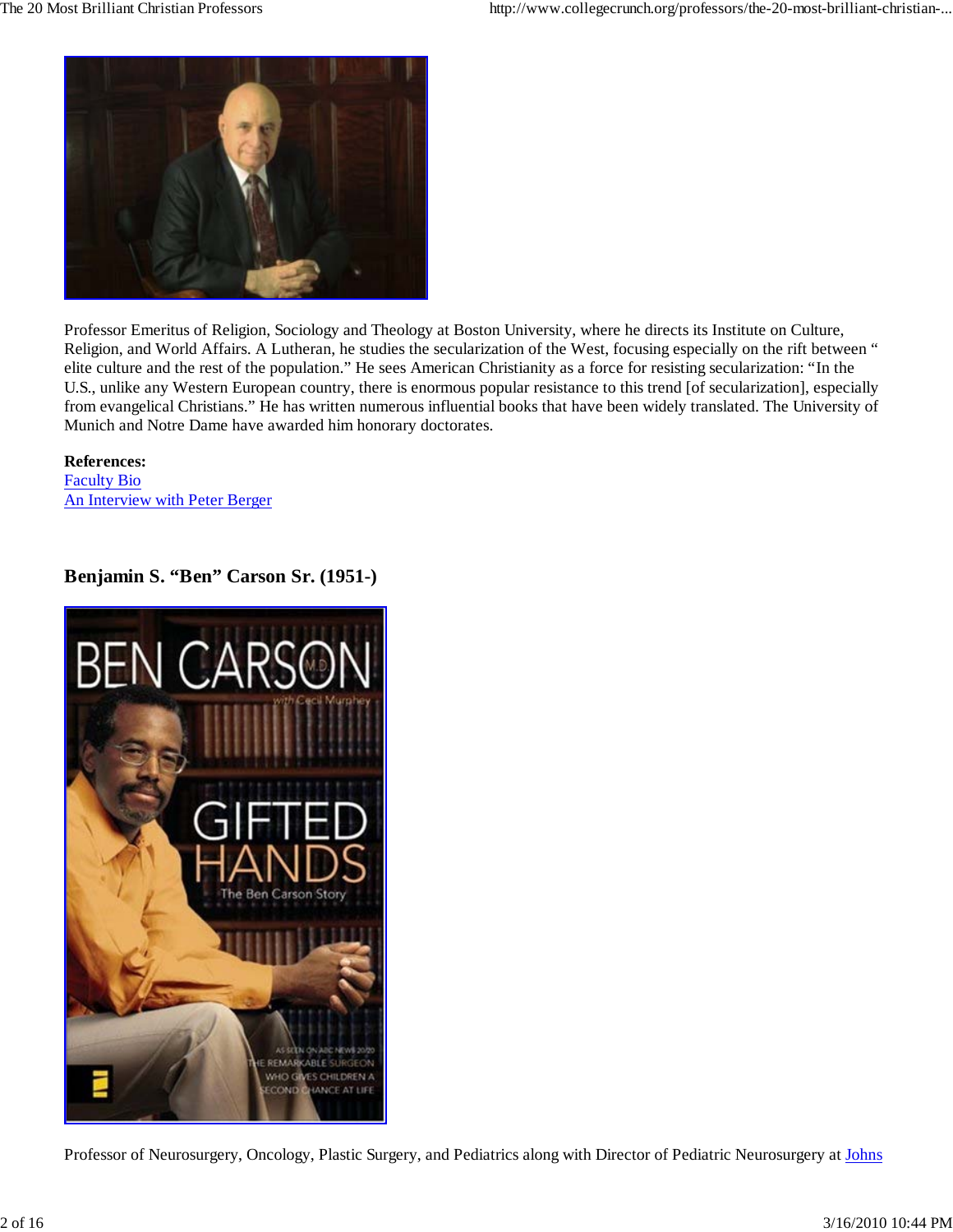Hopkins University. Educated at Yale and the University of Michigan, Carson has written over 100 scholarly articles as well as three bestselling books on integrating work and faith, all three with the Christian publishing house Zondervan. In addition to 38 honorary doctorates, he has received dozens of national merit citations, including the Presidential Freedom Medal, awarded in 2008. In a debate with atheist Richard Dawkins, Carson raised questions about evolutionary theory's ability to reconstruct the natural history of life.

**Reference:** Benjamin S. Carson Sr. Profile

## **Simon Conway Morris (1951-)**



Professor of Evolutionary Palaeobiology in the Earth Sciences Department at Cambridge University. Praised by the late Stephen Jay Gould for his fundamental insights into the Cambrian explosion, Conway Morris ardently defends evolutionary theory in his book Life's Solution: Inevitable Humans in a Lonely Universe (Cambridge). At the same time, he has no patience with atheists who use evolution to try to "prove" atheism. Active with the Templeton Foundation, Conway Morris has become a key critic of intelligent design. Conway Morris's understanding of evolution is deeply tinged with Neoplatonism. His favorite author is the Christian apologist G. K. Chesterton.

**Reference:** Simon Conway-Morris Bio

## **Louise S. Cowan (1916-)**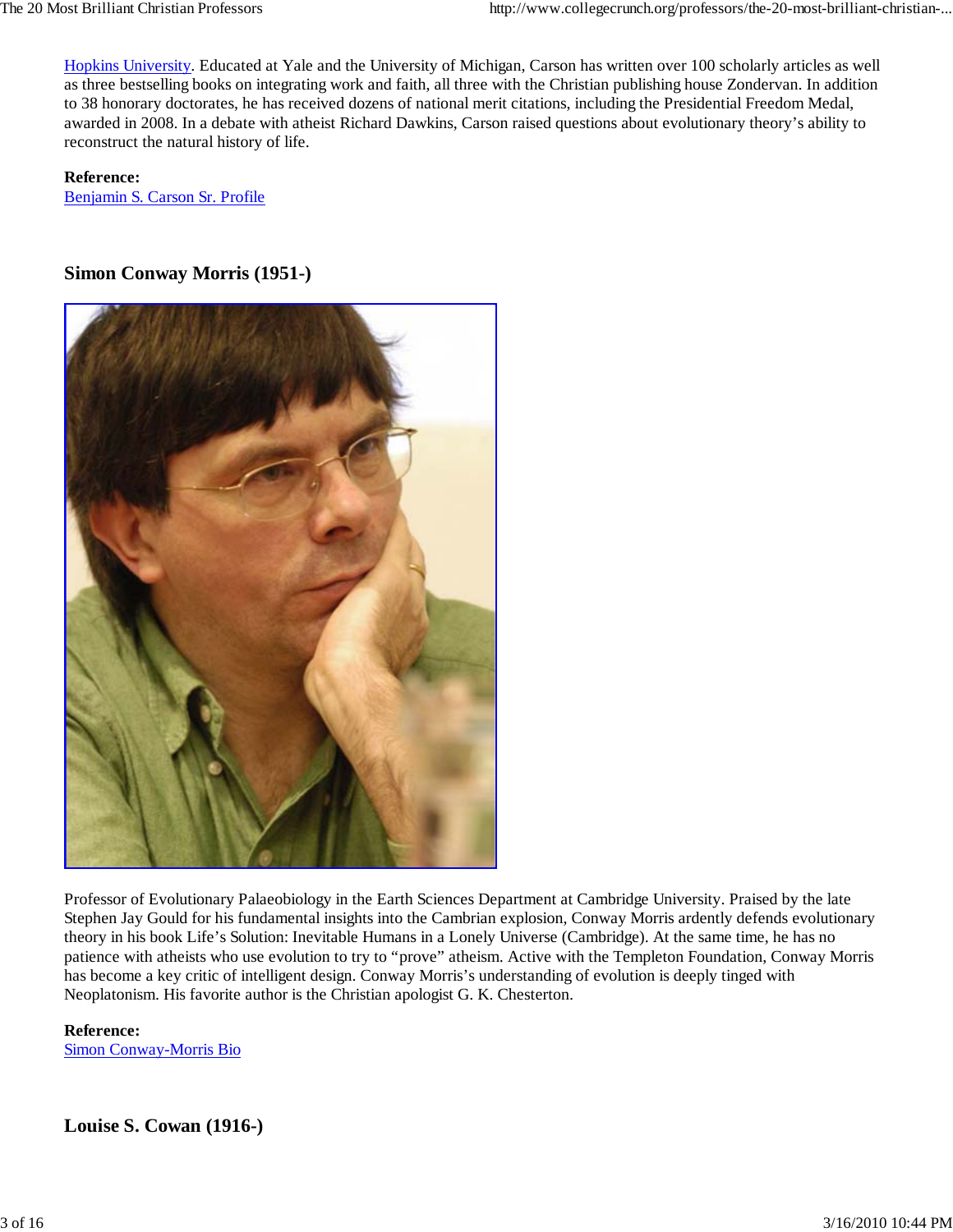

University Professor of English at the University of Dallas. She, as a former dean, and her late physicist husband Donald, as president, fundamentally transformed the University of Dallas's curriculum, advancing a generous Christian humanism. An author of books and numerous articles, she is best known for her teaching and impact on students. Now in her 90s, she continues to teach. As one recent student remarked, "Dr. Cowan is a legend and a master at her craft. She is uplifting, inspirational and brilliant. She is the reason that many teachers are still teaching literature and loving it."

## **References:**

Louise S. Cowan Faculty Bio Student Reviews of Louise Cowan

## **William Lane Craig (1949-)**



Research Professor of Philosophy at the Talbot School of Theology, Biola University. With a doctorate in philosophy (under John Hick) and another doctorate in theology (under Wolfhart Pannenberg), Craig is the premier evangelical apologist of his generation. A consummate debater who regularly debates atheists before university and (mega-)church audiences, he is at the same time a top-flight and wide-ranging scholar with a voluminous output that includes many books and articles. He has made fundamental contributions in the study of God's relation to time, traditional arguments for God's existence (especially the Kalam cosmological argument), and divine and human freedom.

**Reference:** Reasonable Faith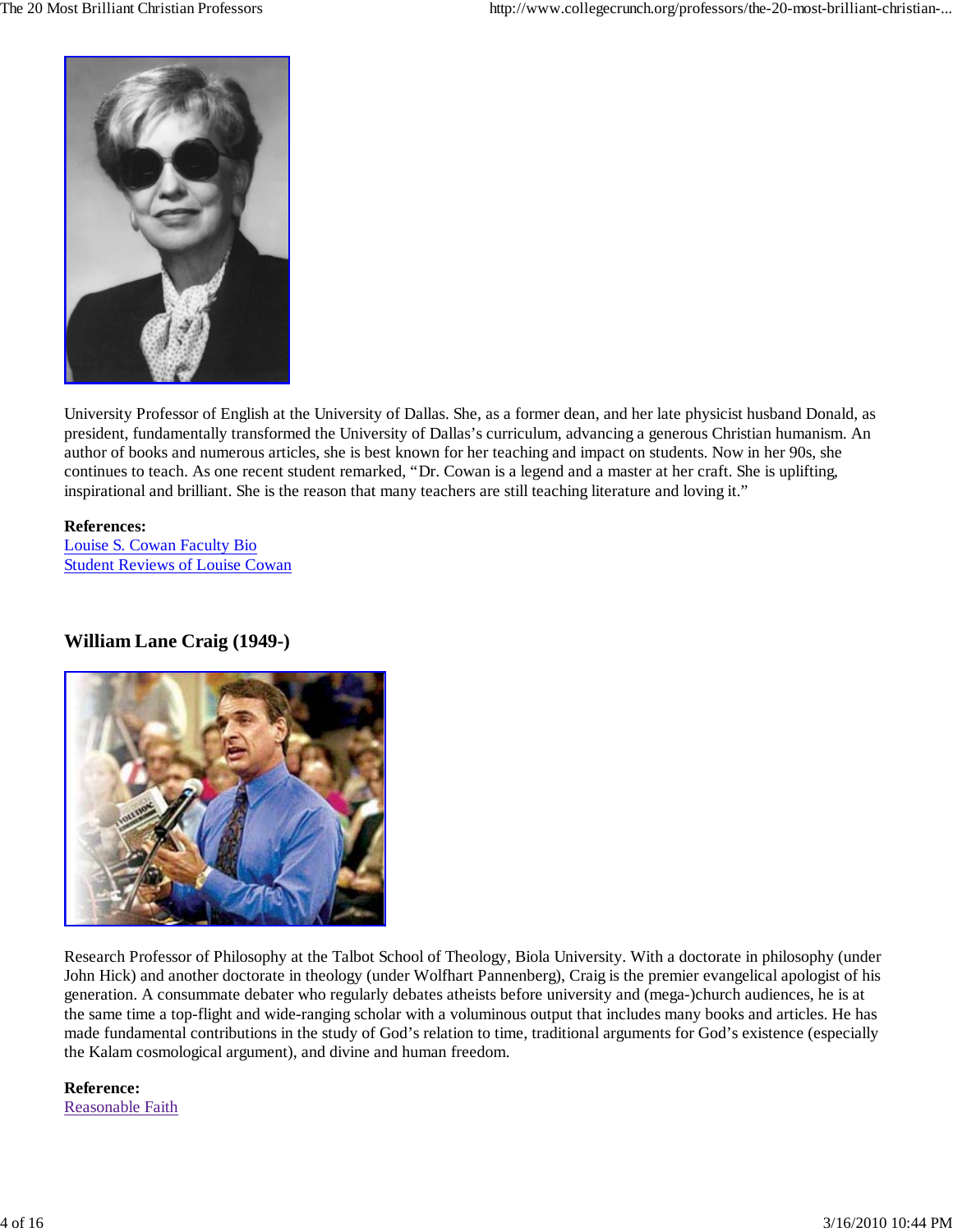## **Robert P. George (1955-)**



McCormick Professor of Jurisprudence at Princeton University and director of its James Madison Program in American Ideals and Institutions. Educated at Harvard and Oxford, his research and writings focus on the intersection between ethics and law. A Roman Catholic, he embraces a natural law approach to ethics and is known as a critic of liberal political philosophy. An author of many books and articles, he has had presidential appointments to the U.S. Commission on Civil Rights and to the President's Council on Bioethics. He is one of the framers, with Chuck Colson, of the Manhattan Declaration.

**References:** Princeton Faculty Bio Manhattan Declaration

## **Donald Knuth (1931-)**



Professor Emeritus of the Art of Computer Programming at Stanford University. Knuth is the 20th century's greatest theorist of the algorithm. His influence within the computer science community is unparalleled. In addition to his fundamental work on algorithms, epitomized in his multivolume The Art of Computer Programming, he is the creator of TeX, mathematical typesetting software that has revolutionized publishing within the physical, mathematical, and engineering sciences. A Lutheran, Knuth has written a charming book on all the verses numbered 3:16 in the Bible, material he first presented to the Association of Christians in the Mathematical Sciences. He has received numerous awards and prizes, including the National Medal of Science.

#### **References:** Stanford Website 6th ACMS Conference Proceedings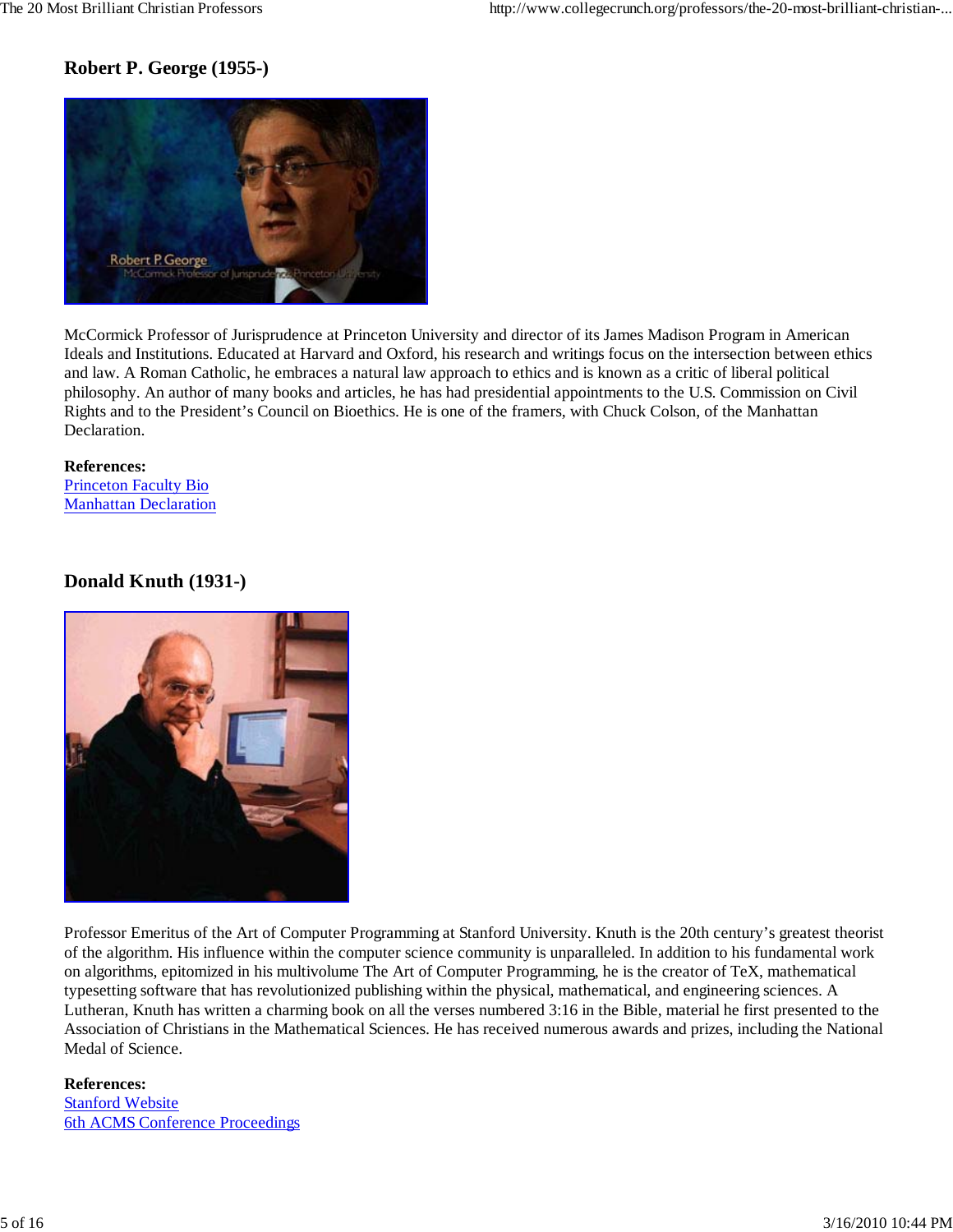## **Robert Jackson Marks II (1950-)**



Distinguished Professor of Electrical and Computer Engineering at Baylor University. A founder of the field of computational intelligence (comprising fuzzy sets, neural networks, and evolutionary computing), Marks has published hundreds of articles on an very wide range of problems (everything from optimal detection of non-Gaussian noise to proper placement of radioactive inserts to treat prostate cancer). His work has enormous practical implications that are felt every day—all major North American utilities deliver energy using his work on neural networks. An Christian intent on understanding teleology in nature, Marks founded the Evolutionary Informatics Lab, which publishes peer-reviewed scientific papers supporting the controversial theory of intelligent design.

**References:** Faculty Bio

## **Michael W. McConnell (1955-)**



Richard and Frances Mallery Professor of Law at Stanford University, where he directs Stanford's Constitutional Law Center. Formerly at the University of Chicago and the University of Utah (leaving Chicago for Utah to place family above career), McConnell was a federal judge from 2002 to 2009. While at Chicago, he obtained a fellowship for then recent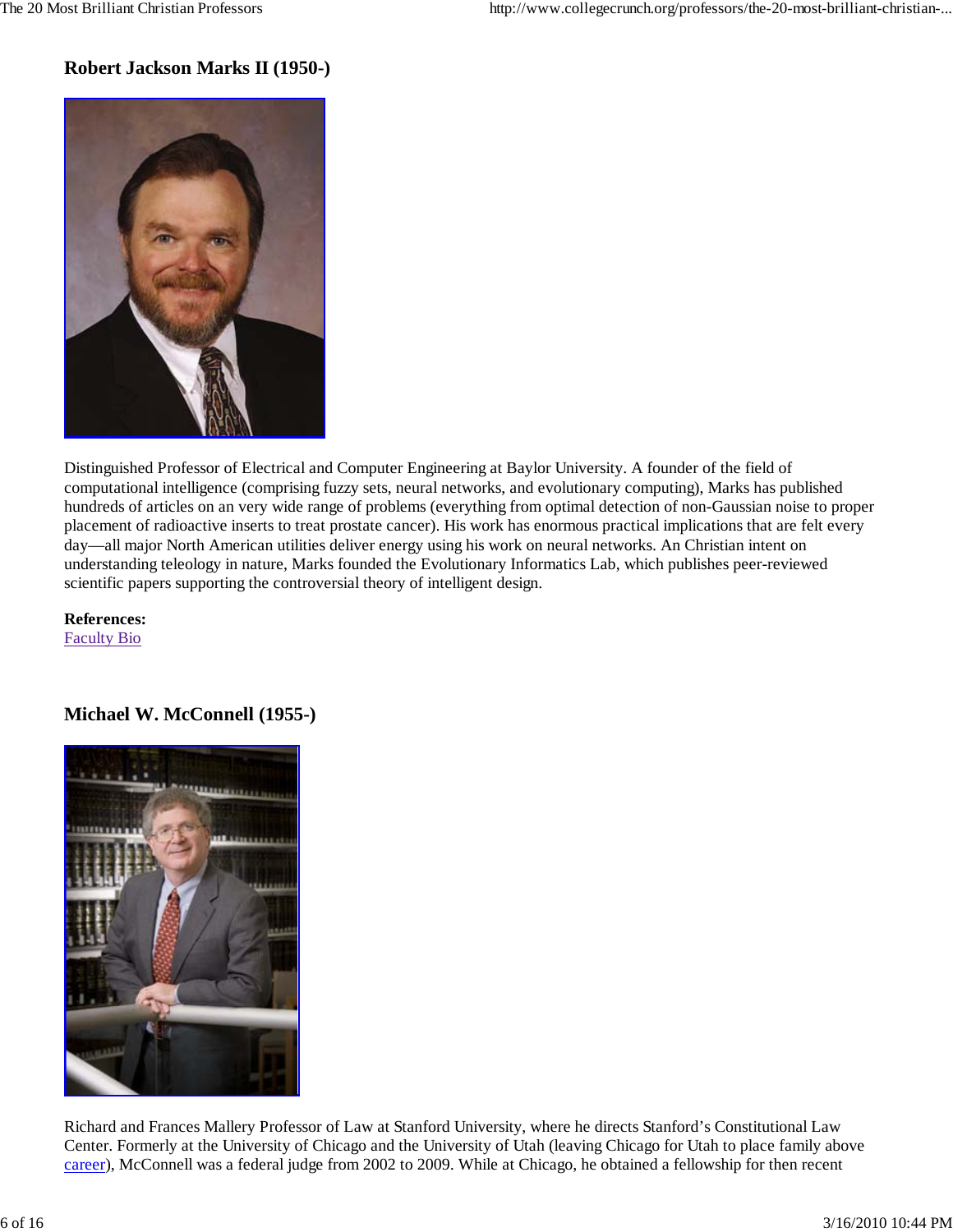Harvard Law graduate Barack Obama to bring him to the UofC Law School. McConnell is a top constitutional law scholar, focusing especially on separation of powers, federalism, and originalism. An unapologetic Christian, he embraces the sanctity of life and supports a constitutional amendment to ban abortion.

**References:** Faculty Profile at Stanford NY Times Article on McConnell's Relationship to President Obama

## **Alister Edgar McGrath (1953-)**



Professor of Theology, Ministry and Education, and Head of the Centre for Theology, Religion and Culture at King's College, London. Receiving his first doctorate in molecular biology, he earned a second doctorate in theology and has since become one of the English-speaking world's premier theologians and apologists. With an unrivaled scholarly output (one loses track of the number of books he has published), he has been a strong voice against the "new atheism." He has worked closely with the Templeton Foundation to advance the science-religion discussion. In 2009 he presented the Gifford Lectures on natural theology.

## **References:**

Oxford Homepage McGrath's Facebook

**R. Albert Mohler (1959-)**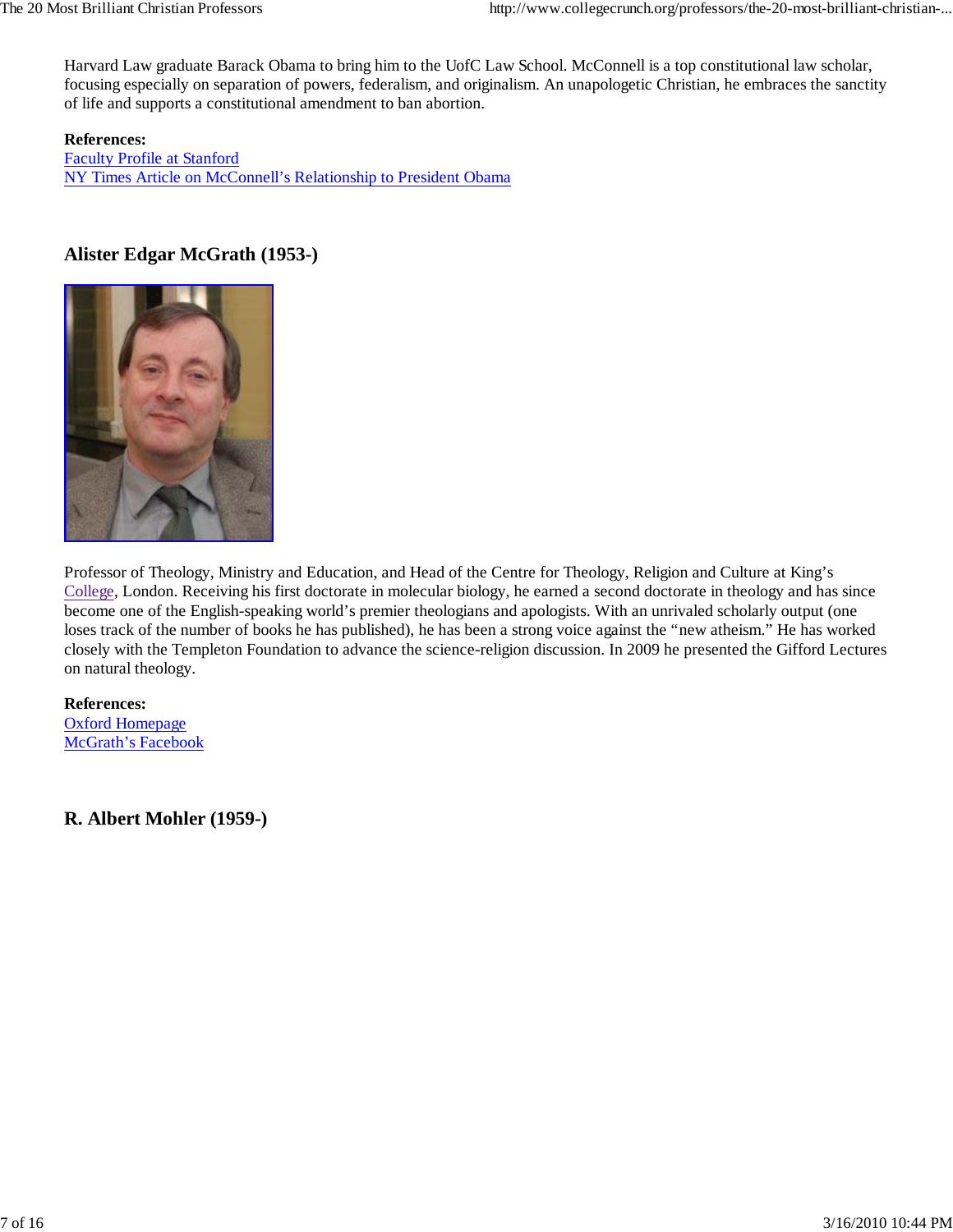

Joseph Emerson Brown Professor of Christian Theology at The Southern Baptist Theological Seminary, where he is also the seminary's president. With an incredible ability to read and assimilate material (his personal library numbers well over 50,000 volumes), Mohler also hosts a national radio program and is a regular on talking-heads programs such as Larry King Live. A conservative Southern Baptist, he has been a controversial figure in his denomination, moving it well to the right of its previous moderate stance. Nonetheless, committed to cultural renewal, he works across denominational barriers, being an original signer of the Manhattan Declaration.

**References:** Albert Mohler Homepage Albert Mohler Biography

## **Martin Andreas Nowak (1965-)**



Professor of Biology and of Mathematics at Harvard University and Director of Harvard's Program for Evolutionary Dynamics. An Austrian citizen, Nowak received his doctorate in Vienna studying with Peter Schuster. He has published 300 scientific articles, over 30 in Nature and 10 in Science. In 2005 he was the first to quantify in vivo kinetics of human cancer. Nowak is a Roman Catholic who works with the Templeton Foundation on the connection between faith and science. According to him, "Science and religion are two essential components in the search for truth. Denying either is a barren approach."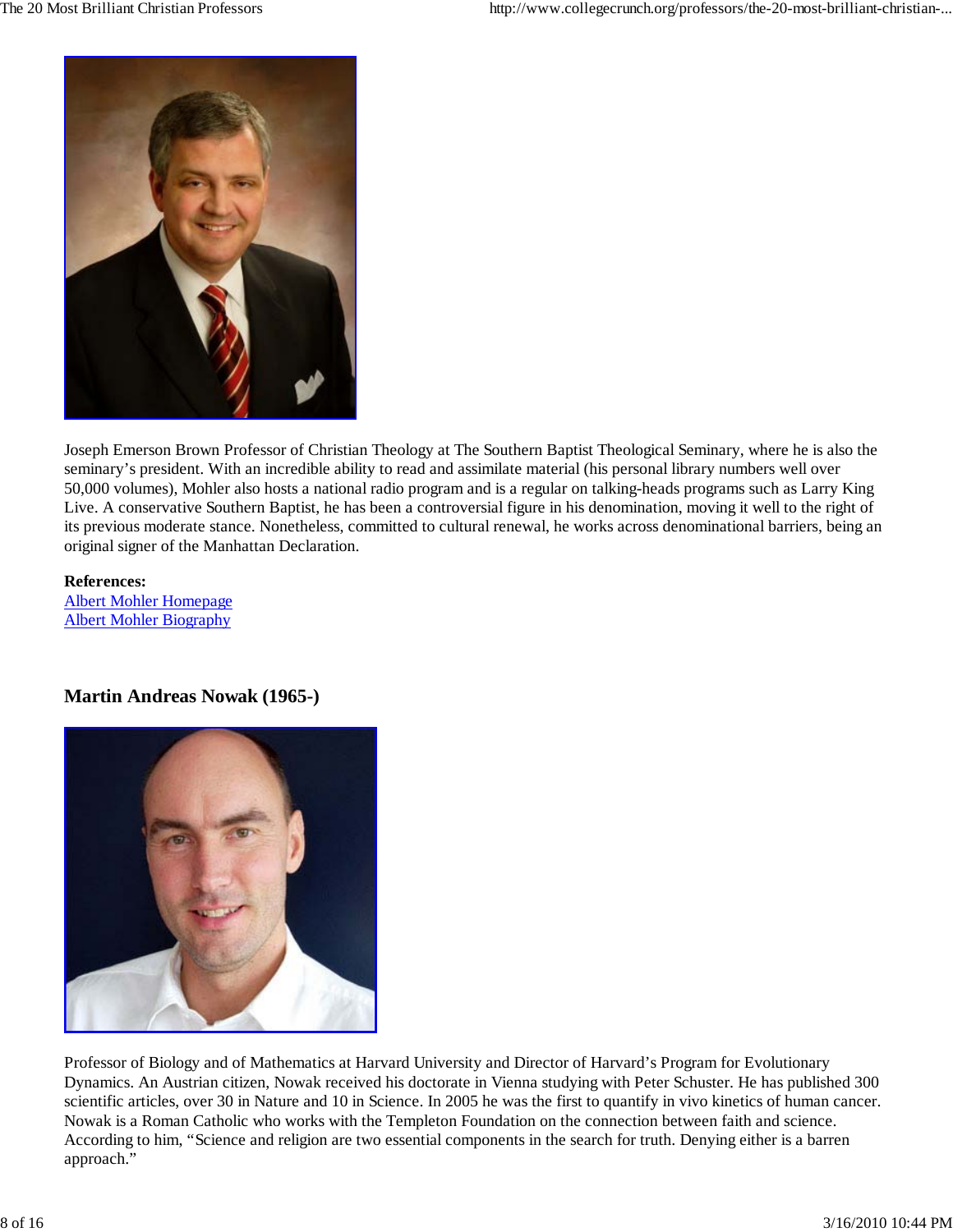**Reference:** Harvard Faculty Bio

## **Alvin Plantinga (1932-)**



John A. O'Brien Professor of Philosophy at the University of Notre Dame. After receiving his Ph.D. from Yale, Plantinga taught at Calvin College. More than any other philosopher, Plantinga is credited with the revival of Christian theism as topic of serious inquiry within mainstream academic philosophy. In The Scandal of the Evangelical Mind, Mark Noll cites this move in philosophy as the only truly significant contribution of evangelicalism to the wider intellectual culture. Plantinga has written several important books, including God and Other Minds (Cornell), The Nature of Necessity (Oxford), and his trilogy on proper function (Oxford).

**Reference:** Notre Dame Faculty Profile

**John Polkinghorne (1930-)**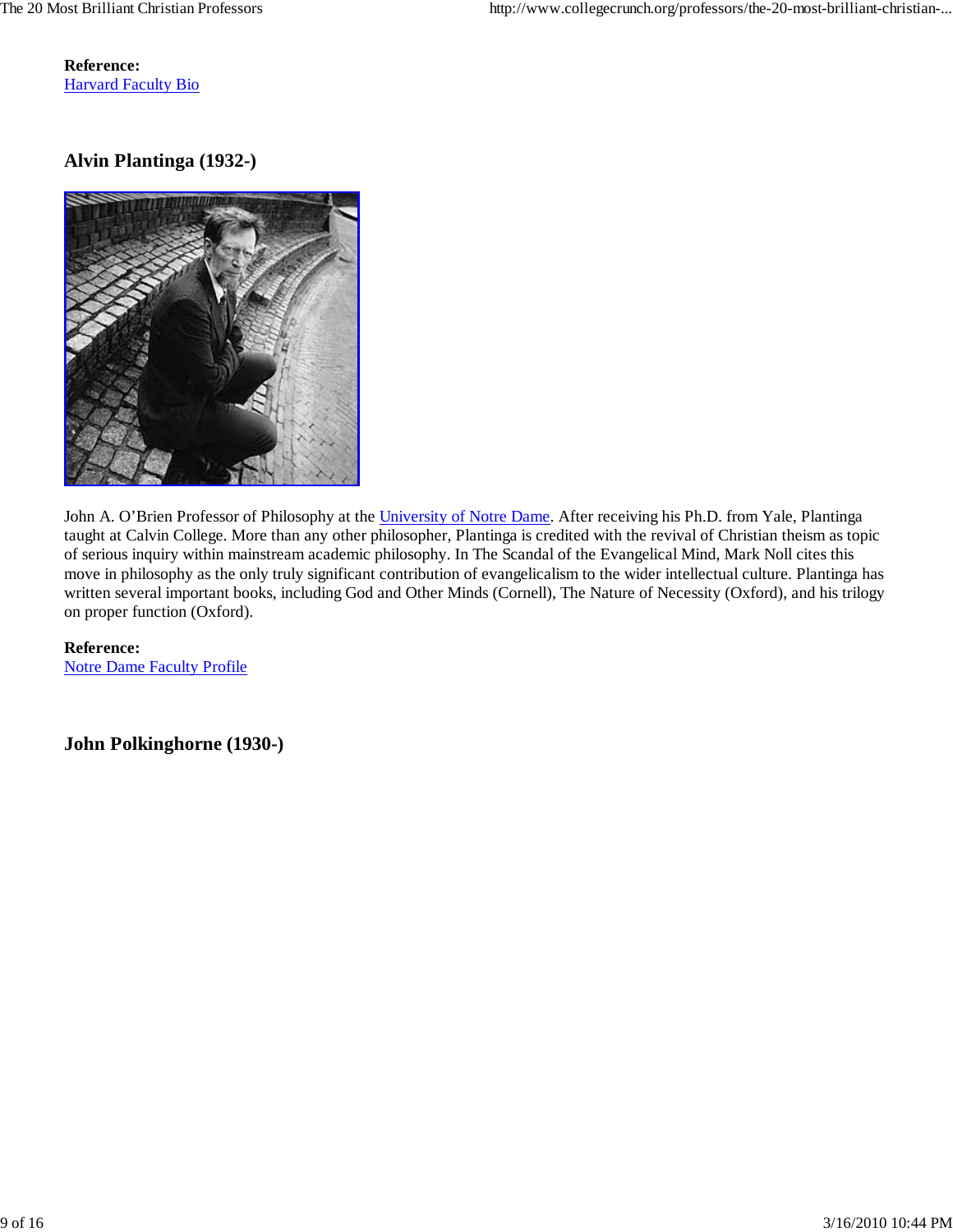

Former President of Queen's College at Cambridge University, where he was also Professor of Mathematical Physics. Elected as a Fellow of the Royal Society, he resigned his professorship in 1979 to pursue the Anglican priesthood. As a priest, he became one of the leading voices and teachers in the dialogue between science and religion, culminating in his award in 2002 of the Templeton Prize. Polkinghorne "believes that the universe is an 'open' and 'flexible' system, where patterns can be seen to exist, but where 'the providential aspect cannot be ruled out.'" "His own faith has little to do with physics. It stems, instead, from a more personal 'encounter with Christ.'"

#### **Links:** John Polkinghorne's Homepage

**Marilynne Robinson (1943-)**



Pulitzer Prize winning author (for Gilead) and permanent faculty member of the Iowa Writers' Workshop (University of Iowa). Her non-fiction The Death of Adam: Essays on Modern Thought trenchantly critiques modern misconceptions that secular thinkers use to invalidate Christian faith. Her 2009 Terry Lectureship at Yale, titled Absence of Mind: The Dispelling of Inwardness from the Modern Myth of the Self, expands on this critique. In a 2006 interview with The Christian Century, she remarked, "I'd like to see mainline churches, collectively and individually, remember and claim their profound histories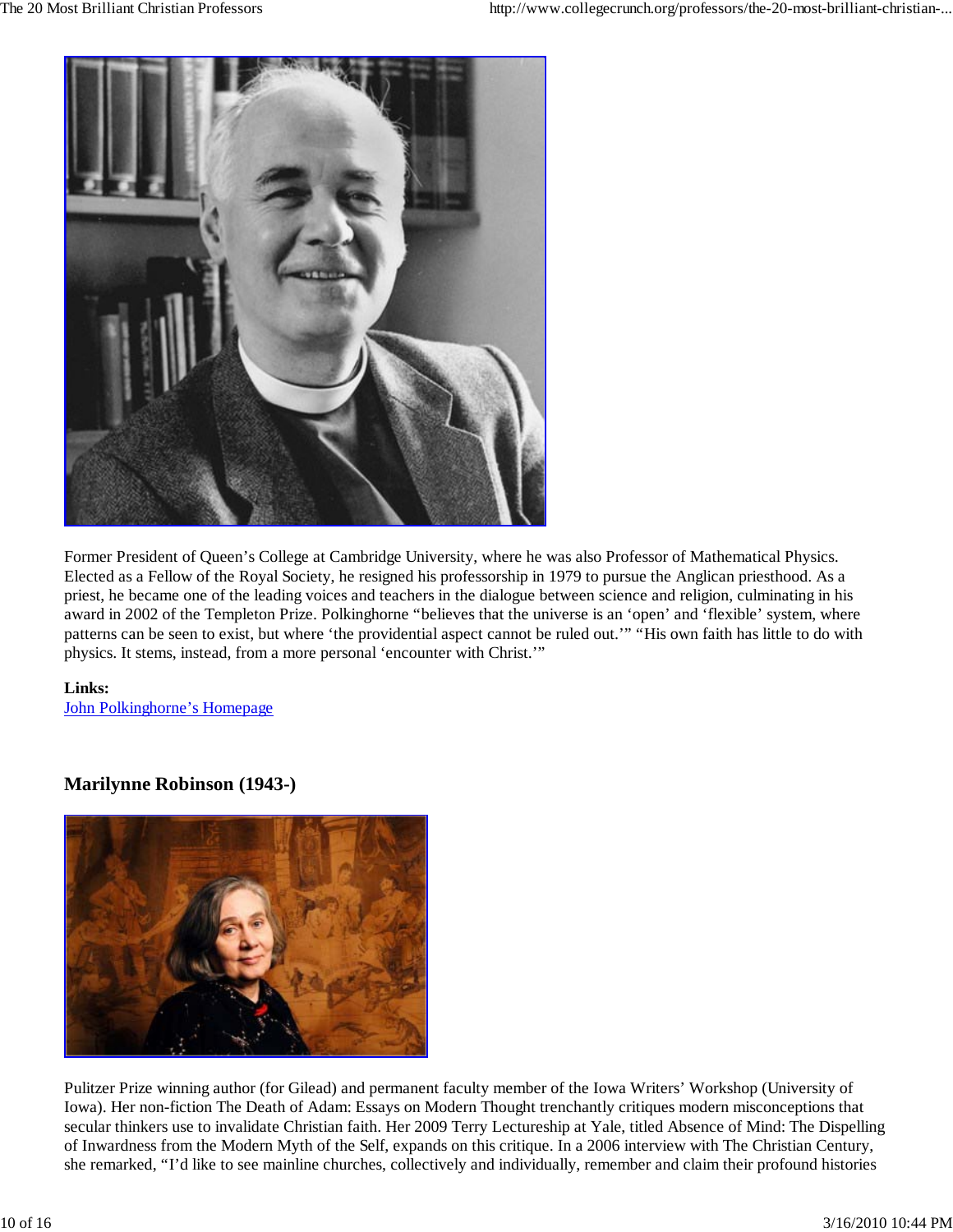and cultures."

**References:** University of Iowa Bio Terry Lectures Video

## **Henry "Fritz" Schaefer III (1944-)**



Graham Perdue Professor of Chemistry and Director of the Center for Computational Chemistry at the University of Georgia. The inventor of quantum computational chemistry, Schaefer has published over 1,000 journal articles and is one of the most widely cited chemists in the world. Receiving his doctorate from Stanford, he was on faculty at Cal Berkeley before taking his current position at Georgia. A constant contender for the Nobel Prize, he has been persistently passed over for membership in the prestigious U.S. National Academy of Sciences because of his outspoken Christian views, skepticism of Darwinism, and support of intelligent design.

**References:** Faculty page at UGA Leadership U Faculty Office

**Charles Margrave Taylor (1931-)**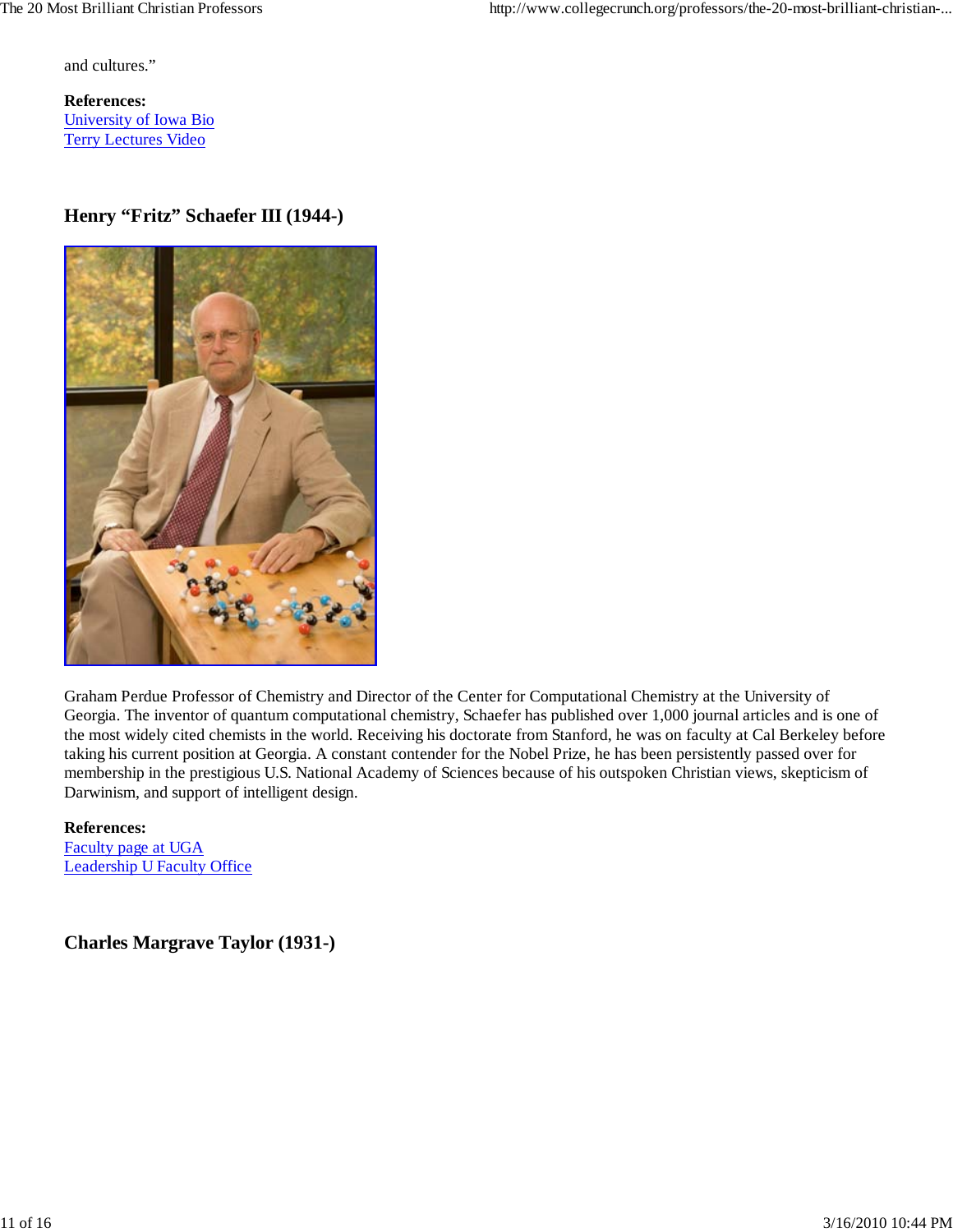

Emeritus Professor of Political Science and Philosophy at McGill University, Canada. A Roman Catholic, Taylor is one of the premier social and political thinkers of our time. His book Sources of Self, according to Robert Hoffman, provides "a historical account of the modernist protest against the disengaged and instrumental modes of thought and action that arose when theistically grounded morality crumbled." It demonstrates Taylor's thorough-going engagement with the contemporary intellectual world. Taylor is the recipient of numerous awards, including the Kyoto Prize (for arts and philosophy) and the Templeton Prize (for progress in religion).

**References:** Templeton Prize Winning Page

## **John Suppe (1943-)**



Blair Professor of Geosciences Emeritus at Princeton University. Known for his genius at "seeing through rocks," Suppe has received numerous honors, including membership in the U.S. National Academy of Sciences. A convert to Christianity later in life, Suppe has a passion for missions. As a member of the American Scientific Affiliation, a professional society of Christians focusing on the relation between faith and science, he sees "significant parallels between Christian and scientific knowing that lie at the very core of contingent epistemology. Specifically, observation and interaction are fundamental to both Christian and scientific knowledge."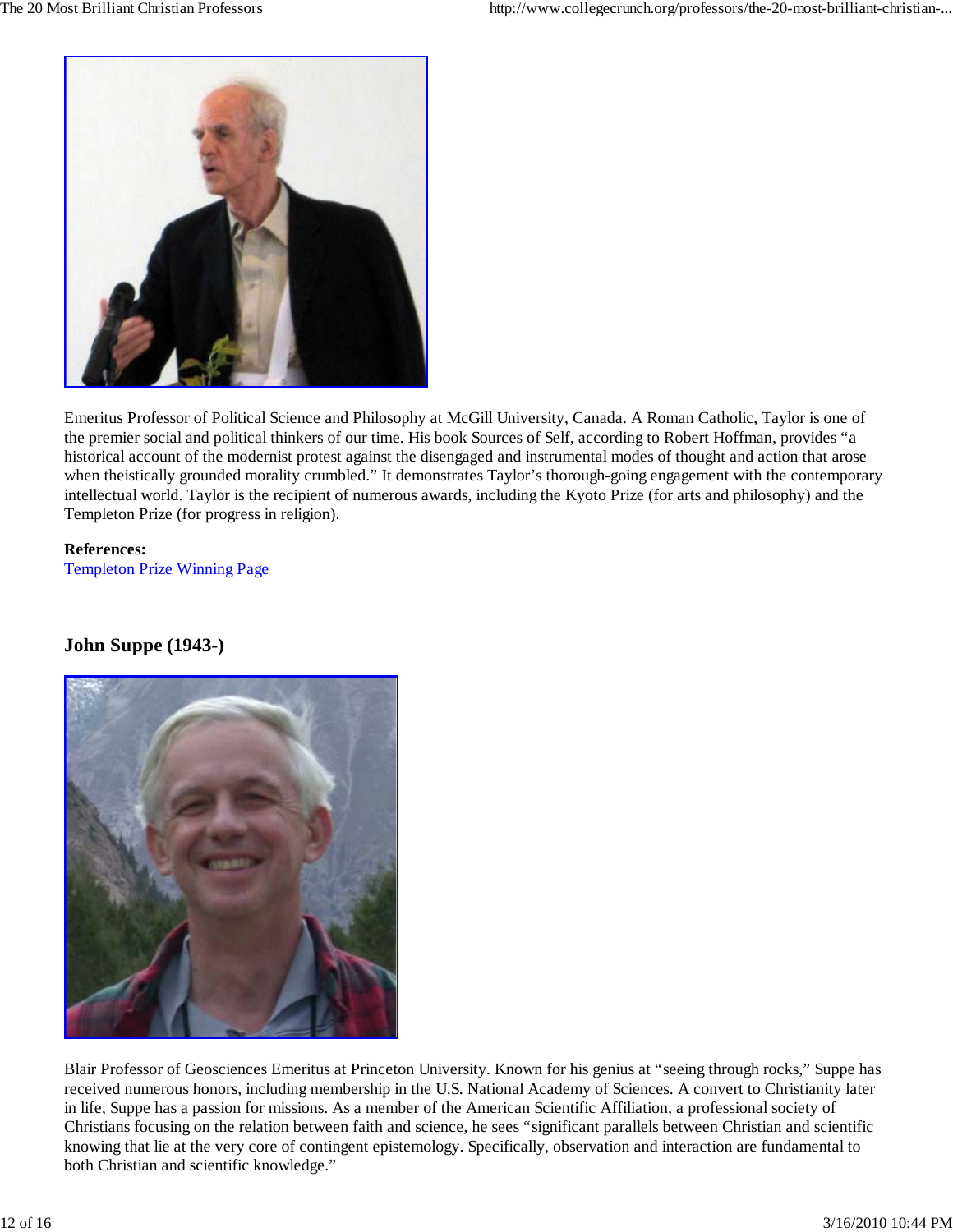**References:** Christianity in Light of Science Princeton Faculty Page

## **James Tour (1959-)**



The Chao Professor of Chemistry at Rice University. Tour also holds faculty appointments in computer science and materials science at Rice. Taking the mantle of his friend and mentor, the late Rice professor and Nobelist Rick Smalley, Tour has become one of the world's leading nano-engineers and is himself now on a fast track for the Nobel Prize. A skeptic of Darwinian evolution for, as he stresses, scientific reasons, he has nonetheless been passed over membership in the National Academy of Sciences. An evangelical Christian, he rises at 3:30am every morning to study the Bible for two hours.

**References:** The James M Tour Group

**Nicholas Thomas "Tom" or "N.T." Wright (1948-)**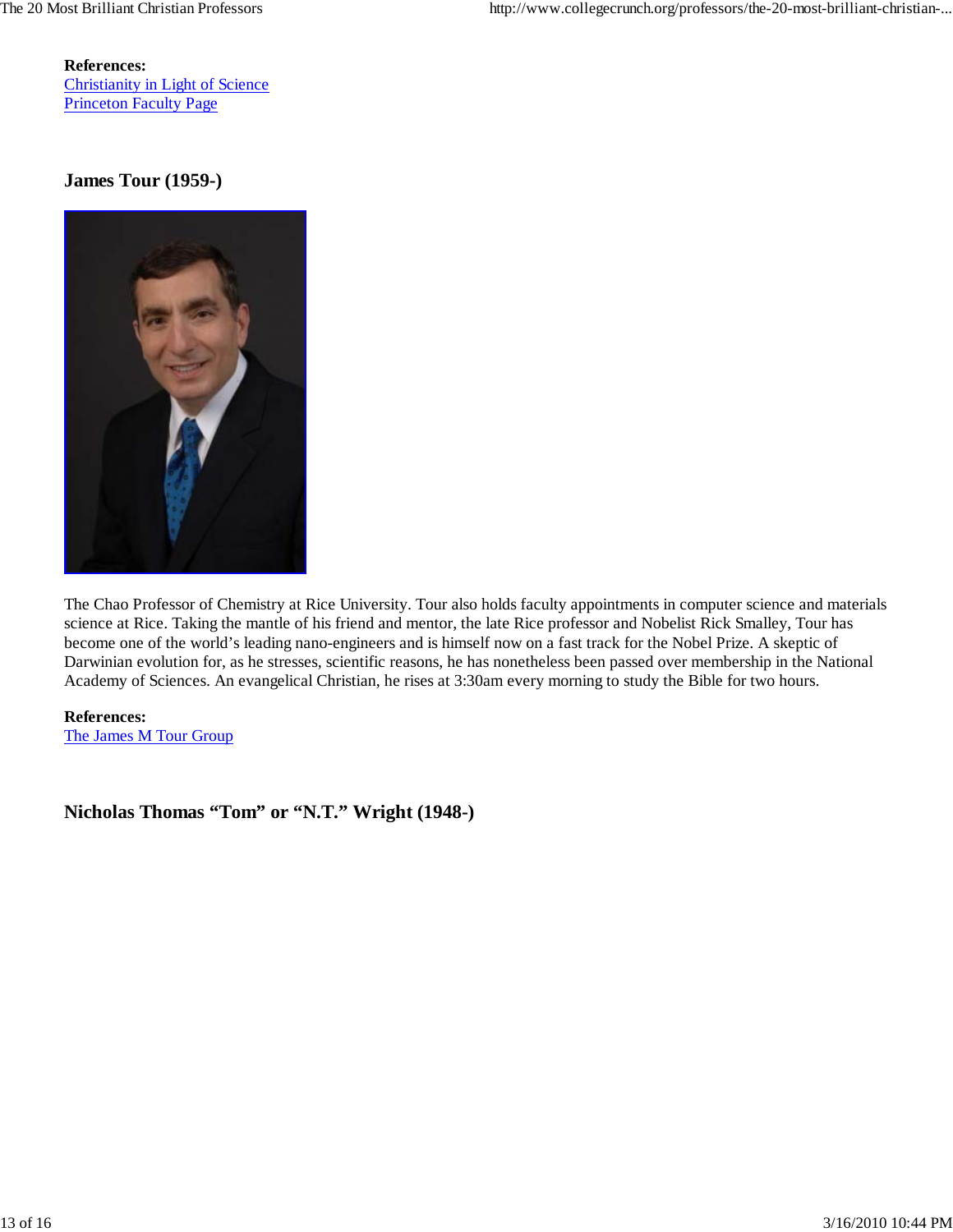

Bishop of Durham in the Church of England and formerly on faculty at McGill and Oxford Universities. Wright is one of the world's leading New Testament scholars. His magisterial The Resurrection of the Son of God is widely regarded as the definitive defense of the traditional view that Jesus rose from the dead. Though clashing swords with more liberal biblical scholars (who reject Jesus' bodily resurrection), everyone acknowledges that Wright's work cannot be ignored. The author of many books and the recipient of numerous honorary doctorates, Wright is also an honorary fellow at both Cambridge and Oxford Universities.

#### **Reference:**

NT Wright Homepage

**Christian Singles Publish A Christian Book** Get A Book Publishing Guide Mailed To Your Find Your Christian Soul Mate Here. Join Now doorstep At No Cost. For Free & Find Your Love! Ads by Google

## **Leave a Reply**

Name (required) Mail (will not be published) (required)

Website

Submit Comment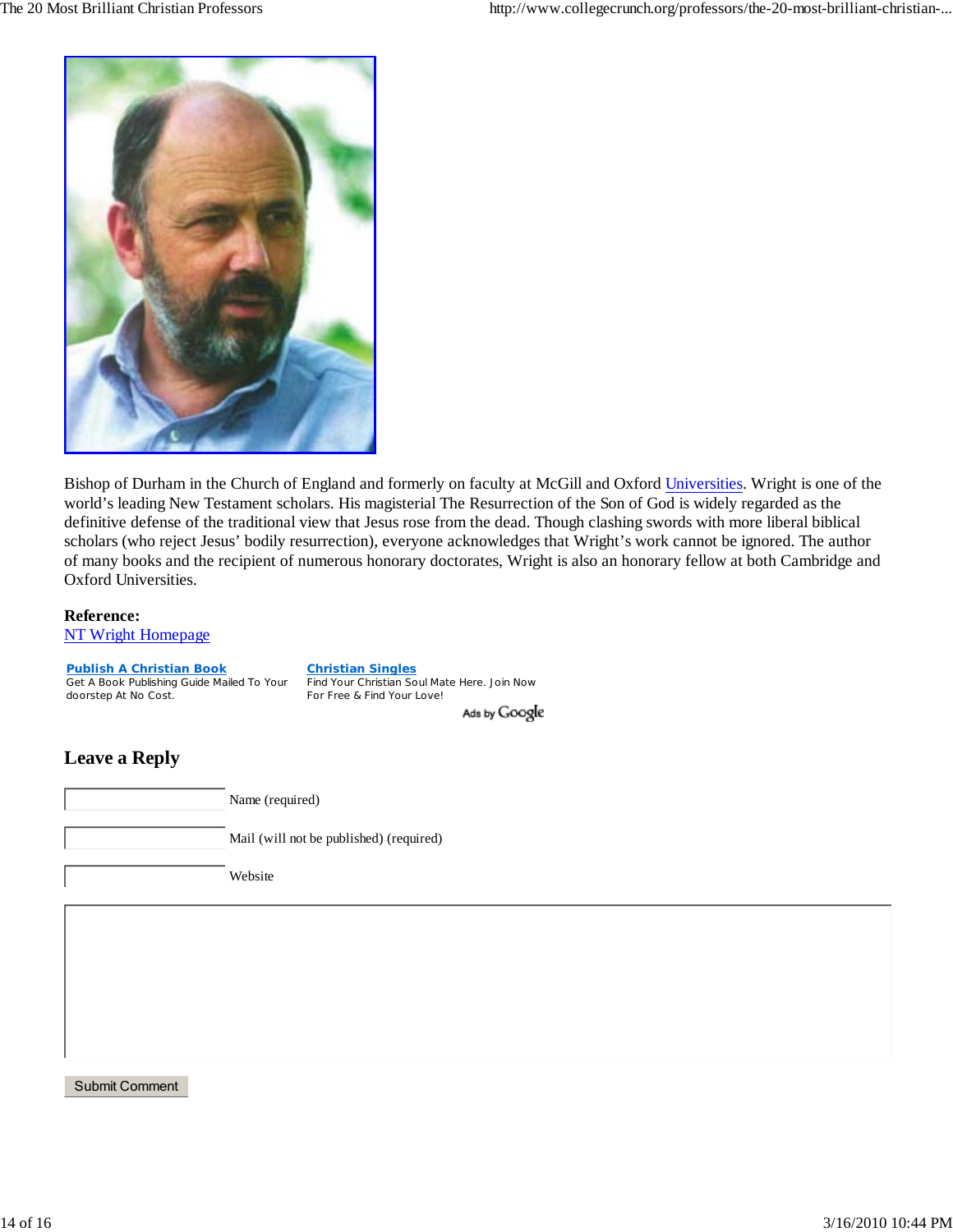

- **{view all}Top College Reviews**
	- o New York University
	- University of Michigan
	- Stanford University
	- o Columbia University
	- o **Harvard University**

## **{view all}Popular Degrees**

- Business & Marketing Degrees
- o Education & Teaching Degrees
- o Health & Medicine Degrees
- o Science & Technology Degrees
- o Computer Science and IT Degrees
- The College Crunch Blog

## **{view all}Hot Careers**

- Biomedical Sciences
- Engineering Careers
- o Teaching & Education
- o Psychology Careers
- o Art & Design
- Business Careers

## **{view all}The Best Online Colleges**

- University of Phoenix
- o **ITT Technical Institute**
- DeVry University
- o Capella University
- Westwood College

## **{view all}Top Resources**

- o Knowledge Systems Institute
- o Illinois Wesleyan University
- Dixie State College
- o High Point University
- Delaware Colleges
- o Online College List